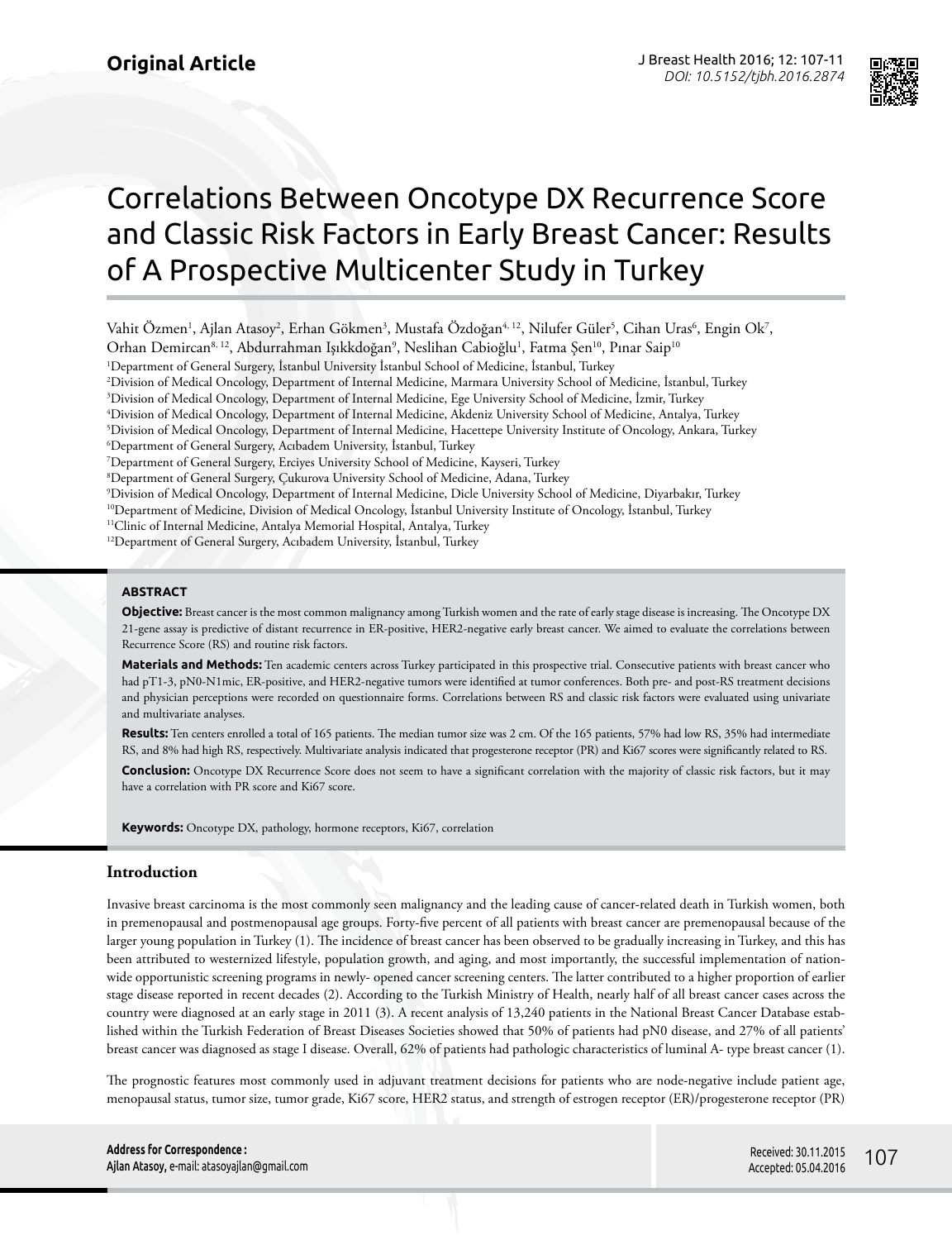expression. Although the treatment decision is easier for patients with unequivocal features, it becomes challenging to personalize therapy for those with early-stage breast cancer who have less clearly defined features, especially when they are young. Occasionally, agreeing on a treatment plan may be difficult in tumor conference even for tumors with the luminal A-like phenotype, which are believed to be less responsive to chemotherapy  $(4, 5)$ .

With an increasing breast cancer incidence and with nearly half of new breast cancer cases presenting as stage pN0 in Turkey, overtreatment is gaining significance as a health care and medical ethics issue facing Turkish physicians and patients, as well as the national health insurance system, which provides extensive coverage for cancer treatment and treatment-related toxicities.

There is increasing evidence that molecular tests may have a role in individualizing therapy. The Oncotype DX 21-gene assay quantifies the likelihood of distant recurrence in women with ER-positive, lymph node-negative breast cancer treated with adjuvant tamoxifen, and it has been validated to predict benefit from chemotherapy in this population (6, 7). It has been incorporated into commonly accepted guidelines including the National Comprehensive Cancer Network (NCCN) (8), the American Society of Clinical Oncology (ASCO) (9), the European Society of Medical Oncology (ESMO) (10), and St Gallen Consensus guidelines (4). The analysis of women in the lowest risk group of the recently-reported TAILORx trial (clinicaltrials. gov identifier NCT00310180) provided prospective evidence that this low-risk group (Oncotype DX Recurrence Score 0-10) may potentially be spared chemotherapy, with 5-year rates of distant relapse-free survival of 99%, invasive disease-free survival of 94%, and of overall survival of 98% with hormonal therapy alone (11). It should be noted that in the original Oncotype DX studies, the cut-off level of RS 18 or lower was indicative of lower risk with a 10-year risk of distant recurrence of 6.8% (95% confidence interval (CI):[4.0 to 9.6]), which was significantly lower than in the high-risk group (RS 31 or higher) whose 10-year distant recurrence risk was 30.5% (95%:[23.6 to 37.4]) (6). Similar data defined the current practice of using RS 18 or lower as an indicator of low risk of recurrence.

The Oncotype DX 21-gene assay is not considered feasible by many Turkish physicians owing to its cost; it is not currently reimbursed by the Turkish Social Security Administration. We designed a prospective multicenter study that aimed to assess the impact of the Oncotype DX Recurrence Score result (RS) on treatment decisions, and the physicians' perceptions regarding influence of RS results on their final treatment recommendations. We also analyzed the correlation between RS and routine pathologic risk factors used at our tumor conference discussions.

## **Materials and Methods**

### **Patients and Study Design**

Ten academic centers in seven Turkish cities that routinely discuss all new cases of breast cancer at weekly multidisciplinary tumor conference participated in this prospective trial. The study was approved by a central Ethics Committee, as well as by each Institutional Review Board. Consecutive patients with breast cancer who had pT1-3, pN0- N1mic, M0, ER (+), and HER2 (-) tumors were identified. Tumors with ≥1% positively-stained cells for ER and PR were considered ERand PR-positive, respectively. "Luminal subtypes" were defined based

Ki-67 <20%; luminal B = PR <20% or Ki67 >20%. Adjuvant treatment decisions were made with careful consideration of clinical and pathologic information by all of the tumor conference members. This initial treatment decision (pre-RS assay decision) was recorded on a questionnaire form by site investigators, and baseline pathologic characteristics were recorded in an enrollment form. The patients identified at tumor conference were individually contacted. The pre-RS assay decision was conveyed and informed consent was obtained. Formalinfixed paraffin-embedded (FFPE) tissue blocks were sent to the central laboratory (Genomic Health, Inc.; California, USA). Cases were discussed at tumor conference again when the RS became available and investigators filled the post-RS assay questionnaire forms with their final decision. The pre- and post-RS assay questionnaires also contained questions aimed to capture how strongly the investigator believed that the RS assay result would contribute, and did contribute to the final treatment decision, respectively.

#### **Statistical analysis**

Statistical analyses on the Oncotype-DX RS were conducted using both nominal data based on the actual RS score, and an ordinal scale with three RS categories (<18, 18-30, >30). Integrated evaluation by multivariable analysis was performed to study the association between RS (dependent variable) and all clinicopathologic risk factors (predictors) using linear regression models. The risk factors (independent variables) included in the multivariable regression analysis were age, tumor size, tumor grade, ER score, PR score, Ki67 score, and HER2 score (per immunohistochemistry). The cut-off for p value was taken as less than 0.05 for statistical significance in all analyses performed.

## **Results**

## **Patient and Tumor Characteristics**

In total, 165 patients were enrolled from 10 centers across Turkey. The median age was 49 years (range, 26-76 years). Table 1 outlines the patient and tumor characteristics at the time of surgery. One hundred eight (65.5%) patients had pT1 tumors and the median tumor size was 2 cm (range, 0.6-8.0 cm). Only 11 (6.7%) patients had micrometastasis in axillary lymph nodes (pN1mic). The majority of patients had modified Scarff-Bloom-Richardson grade 2 tumors (n=108, 65.5%). Overall, 76 (53.5%) patients had a Ki67 score of <20%, including 60 patients whose Ki67 scores were less than 14%. Based on PR and Ki67 scores, 90 (60.4%) patients were considered to have characteristics of luminal B molecular subtype.

### **Associations between RS and Clinicopathologic Features**

When age groups were analyzed with three different cut-off values (age < or ≥ 40, 45 or 50 years), age was not found a significant predictor of RS in either univariate or multivariable analysis (Mantel-Haenszel test for univariate and regression model for multivariable analysis; p= 0.297, table not included). Among patients who were aged less than 40 years, 52.2% had a low RS, 30.4% had an intermediate RS, and only 17.4% had a high RS. For patients aged over 50 years, these ratios were 54.8%, 31.0%, and 12.1%, respectively.

on PR and Ki67 evaluation as follows: luminal A = PR score ≥20 and molecular subtype as per their PR and Ki67 scores, the vast majority In the univariate analysis, grade (p=0.002), Ki67 score (14% and 20% cut-offs; p<0.001 for both groups) and PR score (cut-off 20%; p<0.001) were the only risk factors that significantly correlated with RS, whereas tumor size, LN status (presence of micrometastasis), and ER score were not found significant predictors of RS (Mantel-Haenszel test; table not included). Among patients with luminal A-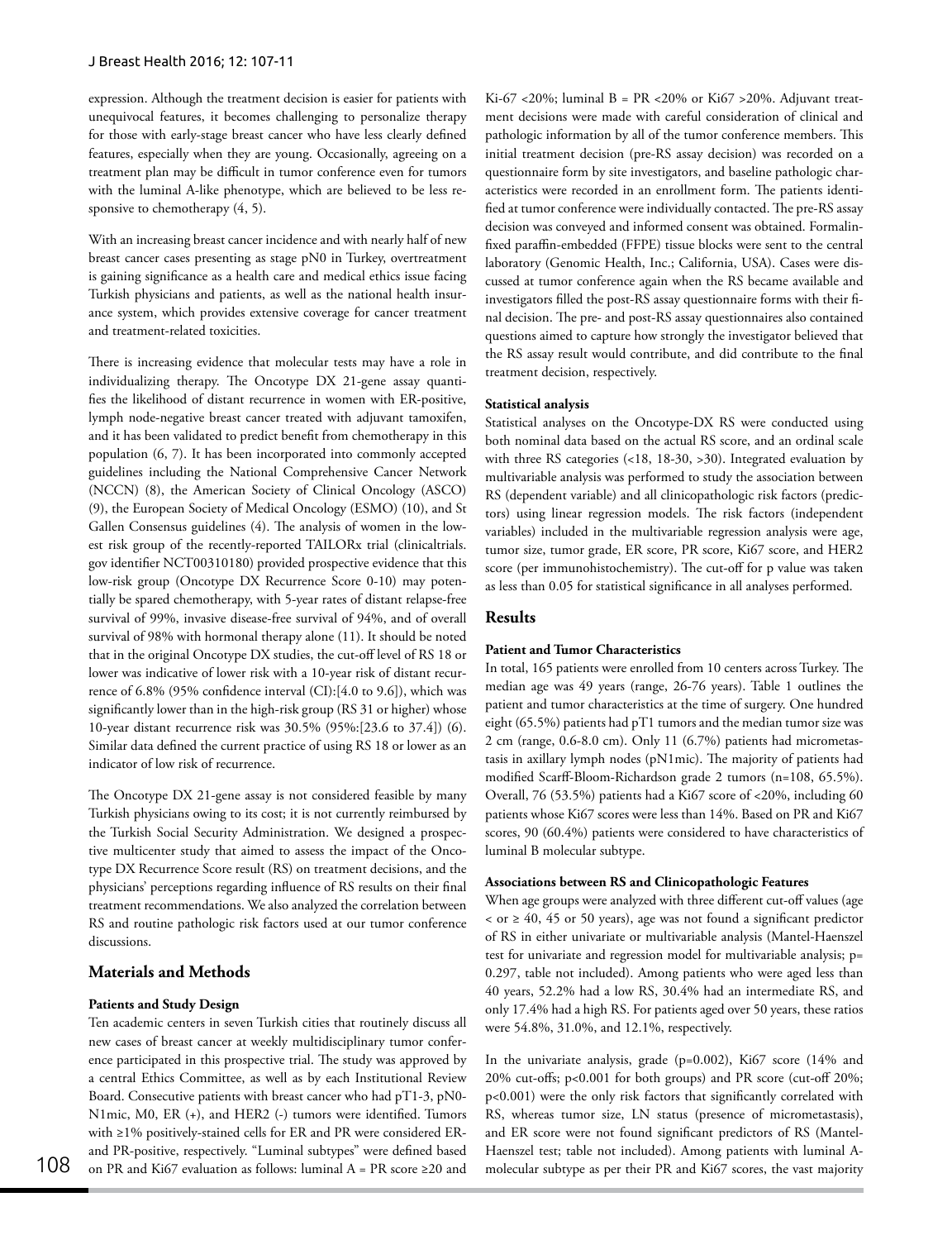(81.4%) had a low RS and only 1.7% had a high RS. In contrast, only 41.1% of patients with luminal B tumors had a low RS and 13.3% had a high RS (Mantel-Haenszel test, p<0.001).

Multivariable analysis of all risk factors including Ki67, age, tumor size, ER score, PR score, and HER2 score (0 vs +1) showed that the combination of all these numeric variables constituted a statistically significant regression model for predicting RS (R=  $0.671$ , R<sup>2</sup>=  $0.450$ , p<0.001). When each variable was examined, Ki67 and PR scores were the only variables that seemed to significantly contribute to estimating the RS (Table 2). The seven predictors included in the regression model shown in Table 2 constituted a group of variables that, in combination, could predict the Oncotype DX score, whereas when they were tested individually in the multivariate analysis, it was seen that RS decreased as Ki67 increased (Beta=0.424, p<0.001), and RS decreased as PR increased (Beta= -0.381, p<0.001), but the other variables in the model did not significantly predict RS independently.

## **Discussion and Conclusion**

Although our results suggest correlation with some pathologic features, the RS result made a significant impact in clinical practice despite rigorous pathologic evaluation at our academic centers, as reported separately (12). The significant predictors in our multivariate analysis included the Ki67 score, which is also considered to be important in predicting luminal subtype. It should be noted that significant interlaboratory variability is a notable concern when interpreting Ki67 score, especially in grade 2 tumors (13). Our multivariable analysis also suggests that the PR score may have a predictive value in estimating the risk group, also as reported in earlier literature (14). As in interpretation of the Ki67 score, variability in immunohistochemistry results could potentially influence physician confidence in PR score while planning treatment. The strength of PR expression may help identify those patients who could require more careful evaluation of prognostic parameters, and potentially molecular testing.

Aside from the limitations inherent in Ki67 testing in general, another main limitation of our study was the sample size, which was restricted because of the high cost of the test and the limitations of the academic grant. While providing valuable information as the largest national study within our country, reaching more patients could help us draw

## Table 1. Patient and Tumor Characteristics (n=165)

|                          |                 | n (%)      |
|--------------------------|-----------------|------------|
| Age                      | <40 years       | 23 (14.0)  |
|                          | 40-49 years     | 70 (42.4)  |
|                          | $≥50$ years     | 72 (43.6)  |
| Tumor size               | $≤1$ cm         | 19 (11.5)  |
|                          | $1-2$ cm        | 89 (53.9)  |
|                          | $>2$ cm         | 57 (34.5)  |
| <b>LN Status</b>         | pN <sub>0</sub> | 154 (93.3) |
|                          | pN1 mic         | 11(6.7)    |
| Grade                    | 1               | 28 (17.0)  |
|                          | $\overline{2}$  | 108 (65.5) |
|                          | 3               | 26(15.8)   |
| <b>ER</b> score          | ≤10%            | 6(3.6)     |
|                          | 11-30%          | 4(2.4)     |
|                          | 31-50%          | 6(3.6)     |
|                          | 51-70%          | 14(8.5)    |
|                          | >9670           | 135 (81.8) |
| PR score                 | ≤20%            | 54 (32.7)  |
|                          | $>$ %20         | 111 (67.3) |
| Ki67 score               | < 20%           | 76 (53.5)  |
|                          | > 20            | 66 (46.5)  |
| Luminal Subtype (n=145)* | Luminal-A       | 59 (39.5)  |
|                          | Luminal-B       | 90 (60.4)  |

"Luminal subtypes\*" were defined based on PR and Ki67 evaluation as follows: Luminal A= PR score ≥20 and Ki-67 <20%; Luminal B= PR <20% or Ki67 >20%. Sixteen patients had missing Ki67 data and therefore a subtype could not be assigned.

ER: estrogen receptor; PR: progesterone receptor

|  |  |  |  | Table 2. Correlation between RS and clinicopathologic factors, multivariate regression analysis |  |
|--|--|--|--|-------------------------------------------------------------------------------------------------|--|
|  |  |  |  |                                                                                                 |  |

| R                                                                      | R <sub>2</sub> | <b>Corrected R2</b> | <b>SE</b>   | p       |
|------------------------------------------------------------------------|----------------|---------------------|-------------|---------|
| 0.671                                                                  | 0.450          | 0.421               | 7.961       | < 0.001 |
| <b>Variables</b>                                                       | B              | <b>SE</b>           | <b>Beta</b> | p       |
| Fixed                                                                  | 23.066         | 4.816               |             | < 0.001 |
| Ki-67 score (%)                                                        | 0.286          | 0.047               | 0.424       | < 0.001 |
| PR score (%)                                                           | $-0.111$       | 0.019               | $-0.381$    | < 0.001 |
| Age (years)                                                            | $-0.104$       | 0.066               | $-0.106$    | 0.118   |
| Grade                                                                  | 1.576          | 1.308               | 0.084       | 0.231   |
| HER-2 $(0 or +1)$                                                      | 0.985          | 0.937               | 0.069       | 0.295   |
| Tumor size (cm)                                                        | $-0.733$       | 0.706               | $-0.068$    | 0.301   |
| ER score (%)                                                           | $-0.027$       | 0.030               | $-0.059$    | 0.374   |
| ER: estrogen receptor; PR: progesterone receptor; RS: recurrence score |                |                     |             |         |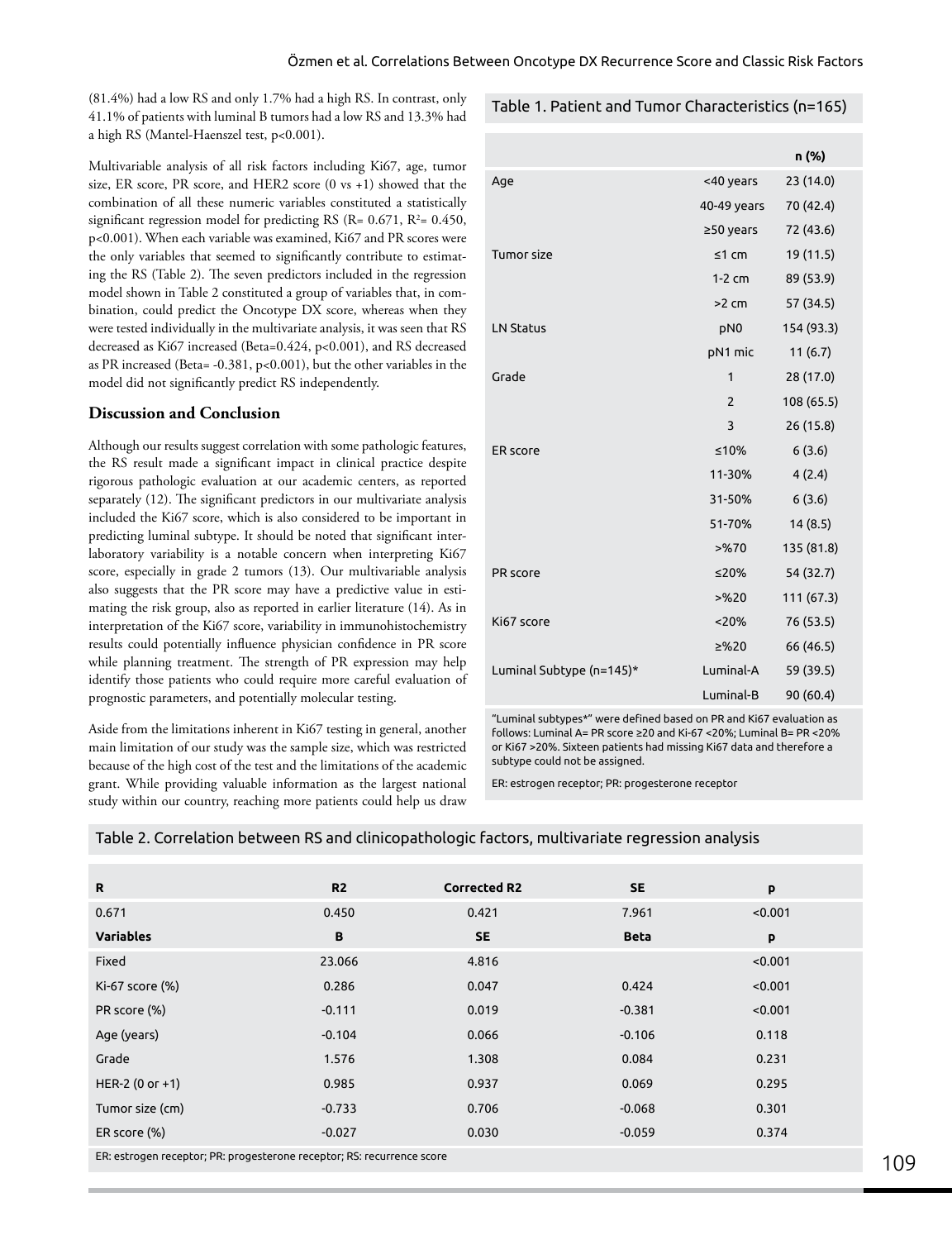clearer conclusions that are more reflective of the Turkish population, given our ever-growing population size and the genetic/ethnic variability in our population.

Some groups have argued that results of a careful pathologic examination negate the need for Oncotype DX testing and routine pathologic parameters, or composite indexes created using these parameters can predict Oncotype DX assay results (15-18). On the other hand, despite the predictive value of a careful pathologic evaluation, breast oncologists tend to overestimate the recurrence risk in a considerable number of patients (19). The comfort level in sparing a patient from chemotherapy may be even lower in regions with less experience of using molecular testing in routine practice. Moreover, patients with equivocal pathologic features, most of whom have luminal-B subtype tumors, may be conflicted about the treatment recommendation. According to their most recent consensus report, the St Gallen Expert Panel did not believe chemotherapy should be recommended in all patients with luminal B-like disease and that it could be omitted in cases with low scores on Oncotype DX.

Oncotype DX may provide additional information to improve personalize therapy in a significant proportion of patients with early stage breast cancer. More frequent use in carefully selected patients may help spare patients from chemotherapy, and in some rare instances, it may help correctly identify high-risk patients who would otherwise be recommended hormonal therapy alone. Moreover, when used with careful consideration, it may increase confidence levels in treatment recommendations. Among pathologic parameters, Ki67 score and PR score seem to correlate with RS, which would be expected, because these parameters are included among the 16 cancer-related genes in the score.

**Ethics Committee Approval:** Ethics committee approval was received for this study.

**Informed Consent:** Informed consent was obtained from patients who participated in this study.

#### Peer-review: Externally peer-reviewed.

**Author Contributions:** Concept - V.Ö., A.A., E.G.; Design - V.Ö., A.A., P.S.; Supervision - V.Ö., A.A.; Funding - V.Ö., A.A., E.G., M.Ö., N.G., C.U., E.O., O.D., A.I., N.C., F.Ş., P.S.; Materials - V.Ö., A.A., E.G., M.Ö., N.G., C.U., E.O., O.D., A.I., N.C., F.Ş., P.S.; Data Collection and/or Processing - V.Ö., A.A., E.G., M.Ö., N.G., C.U., E.O., O.D., A.I., N.C., F.Ş., P.S.; Analysis and/ or Interpretation - V.Ö., A.A.; Literature Review - A.A., V.Ö.; Writing - A.A., V.Ö., N.G., P.S.; Critical Review - A.A., V.Ö., N.G., P.S.

**Acknowledgements:** The authors would like to thank all the patients and the multidisciplinary tumor board members, and acknowledge the investigators below:

Oktay Ozdemir, MD; Fatma Şen, MD; Neslihan Cabioğlu, MD; Mustafa Umit Uğurlu, MD; Perran Fulden Oncu Yumuk, MD; Handan Kaya, MD; Kadri Altundağ, MD, Ozturk Ateş, MD; Kezban Nur Pilancı, Cetin Ordu, Oben Duman; Halil Kara, MD; Bahadır Oz, MD.

**Conflict of Interest:** No conflict of interest was declared by the authors.

**Financial Disclosure:** Genomic Health (Inc.; California, USA) has provided an educational grant for the genomic testing in this trial.

### **References**

1. Ozmen V. Breast Cancer in Turkey: Clinical and Histopathological Characteristics (Analysis of 13240 Patients). J Breast Health 2014; 10:98-105. **[\[CrossRef\]](http://dx.doi.org/10.5152/tjbh.2014.1988)** 110 2008; 21:1255-1261. (PMID: 18360352) **[[CrossRef\]](http://dx.doi.org/10.1038/modpathol.2008.54)**

- 2. Yilmaz HH, Yazihan N, Tunca D, Sevinc A, Olcayto EO, Ozgul N, Tuncer M. Cancer trends and incidence and mortality patterns in Turkey. Japanese journal of clinical oncology. 2011; 41:10-16. (PMID: 20558464) **[\[CrossRef](http://dx.doi.org/10.1093/jjco/hyq075)]**
- 3. Gultekin M BG, Utku ES, Ergun A, Sevinc A, Tutuncu S, Dundar S, Seymen E. Turkiye Kanser Istatistikleri (Cancer Statistics in Turkey). Ankara: T.C Saglik Bakanligi, Türkiye Halk Sağlığı Kurumu; 2015.
- 4. Goldhirsch A, Winer EP, Coates AS, Gelber RD, Piccart-Gebhart M, Thurlimann B, Senn HJ, Panel members. Personalizing the treatment of women with early breast cancer: highlights of the St Gallen International Expert Consensus on the Primary Therapy of Early Breast Cancer 2013. [Ann Oncol](http://www.ncbi.nlm.nih.gov/pubmed/?term=23917950) 2013; 24:2206-2223. (PMID: 23917950) **[[CrossRef\]](http://dx.doi.org/10.1093/annonc/mdt303)**
- 5. Coates AS, Winer EP, Goldhirsch A, Gelber RD, Gnant M, Piccart-Gebhart M, Thürlimann B, Senn HJ, Panel Members. Tailoring therapiesimproving the management of early breast cancer: St Gallen International Expert Consensus on the Primary Therapy of Early Breast Cancer 2015. Ann Oncol 2015; 26:1533-1346. (PMID: 25939896) **[[CrossRef\]](http://dx.doi.org/10.1093/annonc/mdv221)**
- 6. Paik S, Shak S, Tang G, Kim C, Baker J, Cronin M, Baehner FL, Walker MG, Watson D, Park T, Hiller W, Fisher ER, Wickerham DL, Bryant J, Wolmark N. A multigene assay to predict recurrence of tamoxifen-treated, node-negative breast cancer. N Engl J Med 2004; 351:2817-2826. (PMID: 23917950) **[\[CrossRef](http://dx.doi.org/10.1056/NEJMoa041588)]**
- 7. Paik S, Tang G, Shak S, Kim C, Baker J, Kim W, Cronin M, Baehner FL, Watson D, Bryant J, Costantino JP, Geyer CE Jr, Wickerham DL, Wolmark N. Gene expression and benefit of chemotherapy in women with node-negative, estrogen receptor-positive breast cancer. J Clin Oncol 2006; 24:3726-3734. (PMID: 16720680) **[[CrossRef\]](http://dx.doi.org/10.1200/JCO.2005.04.7985)**
- 8. NCCN. National Comprehensive Cancer Network Clinical Practice Guidelines in Oncology: Breast Cancer Version 2. 2015 [cited 2015 July 13]. Available from: http://www.nccn.org/professionals/physician\_gls/ pdf/breast.pdf.
- 9. Harris L, Fritsche H, Mennel R, Norton L, Ravdin P, Taube S, Somerfield MR, Hayes DF, Bast RC Jr; American Society of Clinical Oncology. American Society of Clinical Oncology 2007 update of recommendations for the use of tumor markers in breast cancer. J Clin Oncol 2007; 25:5287-5312. (PMID: 17954709) **[[CrossRef\]](http://dx.doi.org/10.1200/JCO.2007.14.2364)**
- 10. Senkus E, Kyriakides S, Penault-Llorca F, Poortmans P, Thompson A, Zackrisson S, Cardoso F; ESMO Guidelines Working Group. Primary breast cancer: ESMO Clinical Practice Guidelines for diagnosis, treatment and follow-up. Ann Oncol 2013; 24 Suppl 6:vi7-23. (PMID: 23970019) **[\[CrossRef](http://dx.doi.org/10.1093/annonc/mdt284)]**
- 11. Sparano JA, Gray RJ, Makower DF, Pritchard KI, Albain KS, Hayes DF, Geyer CE Jr, Dees EC, Perez EA, Olson JA Jr, Zujewski J, Lively T, Badve SS, Saphner TJ, Wagner LI, Whelan TJ, Ellis MJ, Paik S, Wood WC, Ravdin P, Keane MM, Gomez Moreno HL, Reddy PS, Goggins TF, Mayer IA, Brufsky AM, Toppmeyer DL, Kaklamani VG, Atkins JN, Berenberg JL, Sledge GW. Prospective Validation of a 21-Gene Expression Assay in Breast Cancer. N Engl J Med 2015; 19: 373:2005-2014. (PMID: 26412349) **[\[CrossRef](http://dx.doi.org/10.1056/NEJMoa1510764)]**
- 12. Ozmen V, Atasoy AR, Gokmen E, Ozdogan M, Guler N, Uras C, Ok E, Demircan O, Işıkdoğan A, Saip p.et al. Impact of Oncotype DX Recurrence Score on Treatment Decisions: Results of a Prospective Multicenter Study in Turkey. Cureus 2016; 8:e522. **[\[CrossRef](http://dx.doi.org/10.7759/cureus.522)]**
- 13. Varga Z, Diebold J, Dommann-Scherrer C, Frick H, Kaup D, Noske A, Obermann E, Ohlschlegel C, Padberg B, Rakozy C, Sancho Oliver S, Schobinger-Clement S, Schreiber-Facklam H, Singer G, Tapia C, Wagner U, Mastropasqua MG, Viale G, Lehr HA. How reliable is Ki-67 immunohistochemistry in grade 2 breast carcinomas? A QA study of the Swiss Working Group of Breast- and Gynecopathologists. PloS one 2012; 7:e37379. (PMID: 22662150) **[\[CrossRef\]](http://dx.doi.org/10.1371/journal.pone.0037379)**
- 14. Clark BZ, Dabbs DJ, Cooper KL, Bhargava R. Impact of progesterone receptor semiquantitative immunohistochemical result on Oncotype DX recurrence score: a quality assurance study of 1074 cases. Appl Immunohistochem Mol Morphol 2013; 21:287-291. (PMID: 23060300) **[\[CrossRef\]](http://dx.doi.org/10.1097/PAI.0b013e31826f80c9)**
- 15. Flanagan MB, Dabbs DJ, Brufsky AM, Beriwal S, Bhargava R. Histopathologic variables predict Oncotype DX recurrence score. Mod Pathol